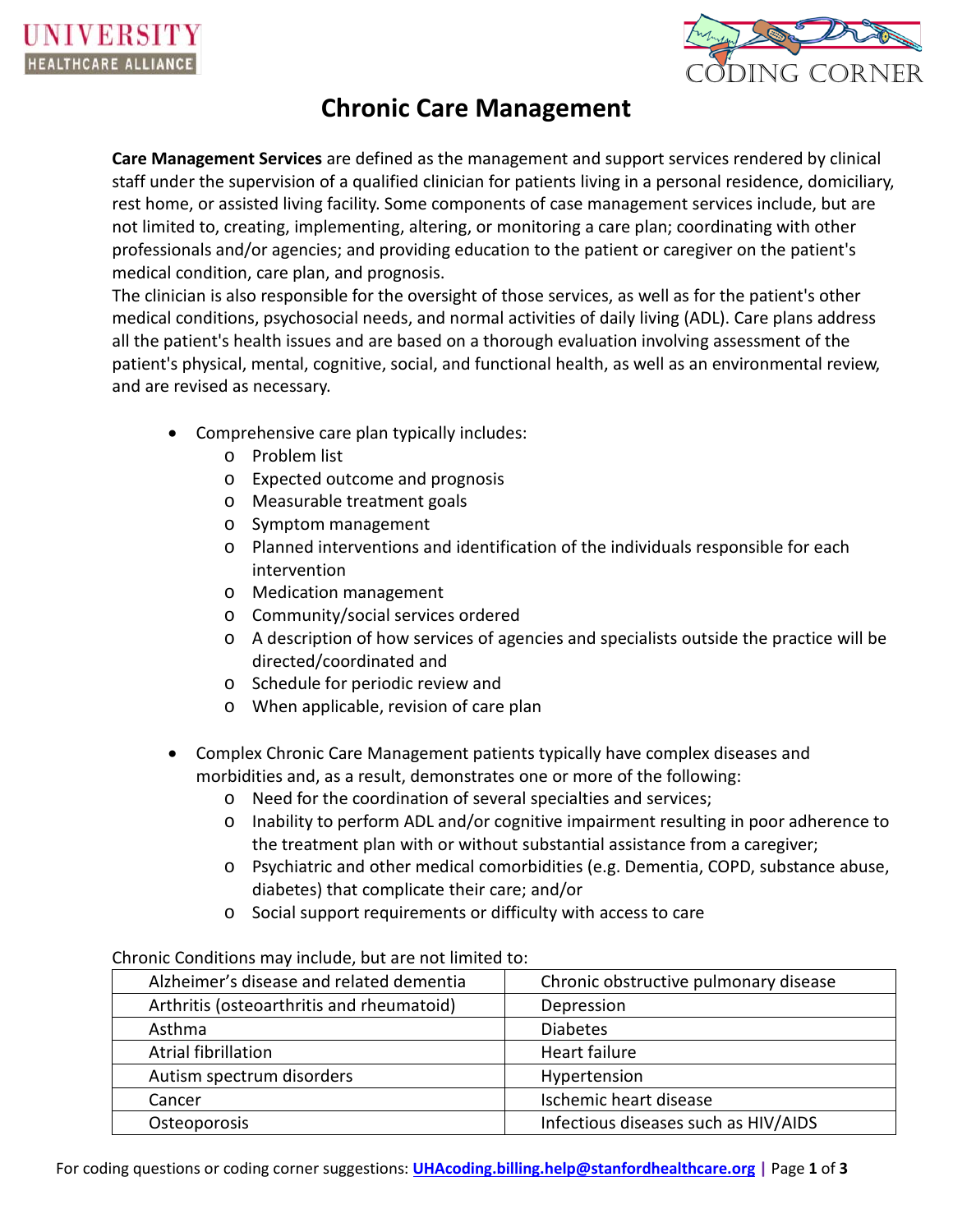| Code                           | <b>Chronic Care Management Code Descriptions</b>                                                                                                                                                                                                                                                                                                                                                                                                                                                                                                                                                                                                                                                                                                                                                                                                                                                                                                                                                                                    |
|--------------------------------|-------------------------------------------------------------------------------------------------------------------------------------------------------------------------------------------------------------------------------------------------------------------------------------------------------------------------------------------------------------------------------------------------------------------------------------------------------------------------------------------------------------------------------------------------------------------------------------------------------------------------------------------------------------------------------------------------------------------------------------------------------------------------------------------------------------------------------------------------------------------------------------------------------------------------------------------------------------------------------------------------------------------------------------|
| 99490                          | Chronic care management services, at least 20 minutes of clinical staff time directed by a physician or other<br>qualified health care professional, per calendar month, with the following required elements: multiple (two<br>or more) chronic conditions expected to last at least 12 months, or until the death of the patient; chronic<br>conditions place the patient at significant risk of death, acute exacerbation/decompensation, or functional<br>decline; comprehensive care plan established, implemented, revised, or monitored.<br>Non face-to-face services<br>$\bullet$<br>Two or more chronic conditions expected to last at least 12 months;<br>$\bullet$<br>Chronic conditions place patient at significant risk of death, acute exacerbation / decompensation, or<br>$\bullet$<br>functional decline;<br>Comprehensive care plan established, implemented, revised or monitored<br>$\bullet$<br>At least 20 minutes of directed clinical staff time per month<br>$\bullet$                                    |
| 99491<br>(New<br>code<br>2019) | Chronic care management services, provided personally by a physician or other qualified health care<br>professional, at least 30 minutes of physician or other qualified health care professional time, per calendar<br>month, with the following required elements: multiple (two or more) chronic conditions expected to last at<br>least 12 months, or until the death of the patient; chronic conditions place the patient at significant risk of<br>death, acute exacerbation/decompensation, or functional decline; comprehensive care plan established,<br>implemented, revised, or monitored.<br>At least 30 minutes of directed clinical staff time per calendar month<br>$\bullet$<br>Multiple (two or more) chronic conditions expected to last at least 12 months;<br>$\bullet$<br>Chronic conditions place the patient at significant risk of death, acute exacerbation/decompensation,<br>$\bullet$<br>or functional decline;<br>Comprehensive care plan established, implemented, revised, or monitored<br>$\bullet$ |

| 99487 | Complex chronic care management services, with the following required elements: multiple (two or more)        |
|-------|---------------------------------------------------------------------------------------------------------------|
|       | chronic conditions expected to last at least 12 months, or until the death of the patient, chronic conditions |
|       | place the patient at significant risk of death, acute exacerbation/decompensation, or functional decline,     |
|       | establishment or substantial revision of a comprehensive care plan, moderate or high complexity medical       |
|       | decision making; 60 minutes of clinical staff time directed by a physician or other qualified health care     |
|       | professional, per calendar month                                                                              |
|       | • Non face-to-face services                                                                                   |

- Two or more chronic conditions expected to last at least 12 months;
- Chronic conditions place patient at significant risk of death, acute exacerbation / decompensation, or functional decline;
- Establishment or substantial revision of comprehensive care plan;
- Moderate or high complexity medical decision making;
- At least 60 minutes of directed clinical staff time per month

#### 99489+ Complex Chronic Care Management – Additional time

• Each additional 30 minute of directed staff time beyond 60 minutes